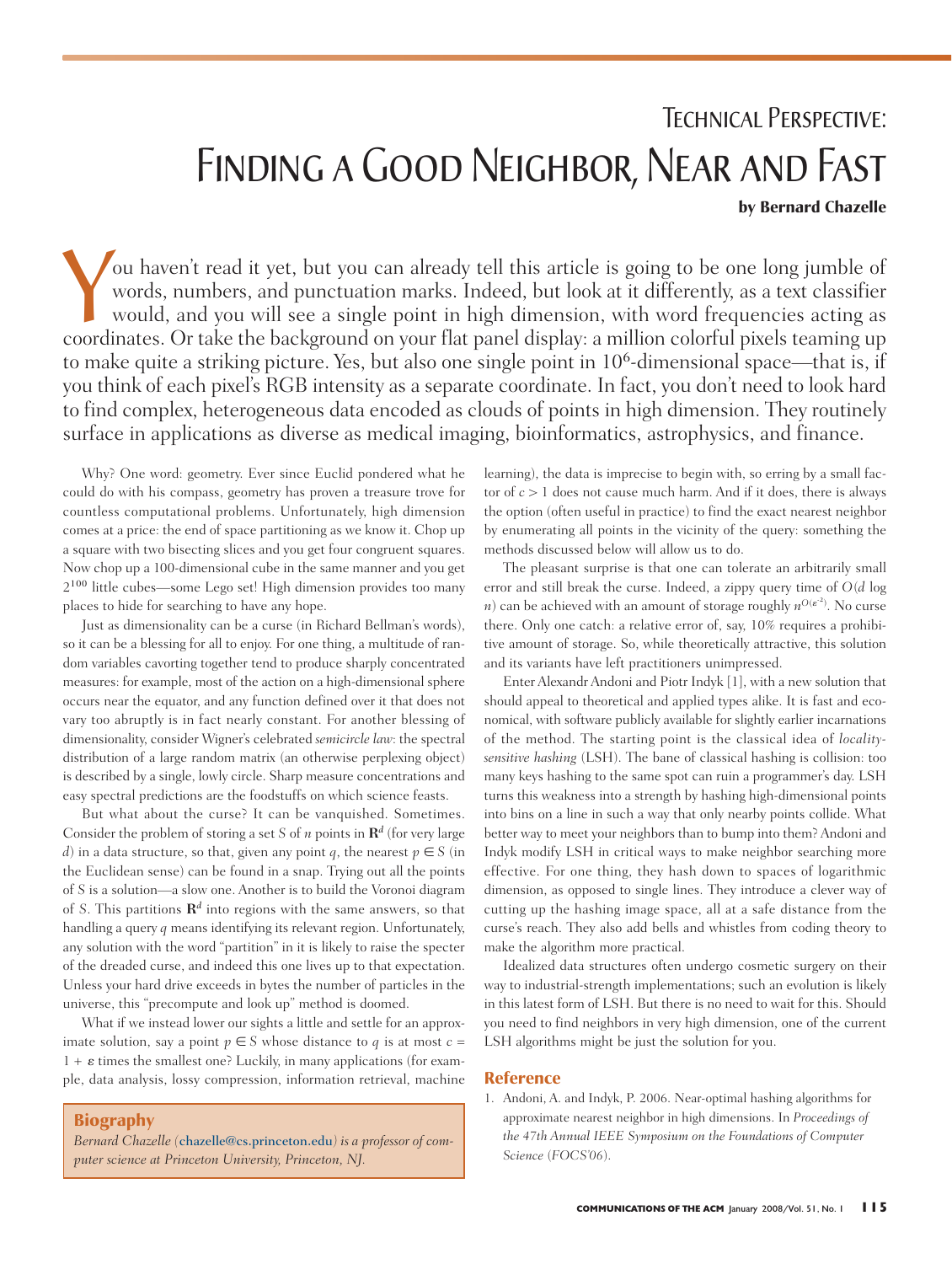

**You've come a long way. Share what you've learned.**

**Association for** 

**Computing Machinery** 

cina Computina as a Science & Professi



ACM has partnered with MentorNet, the award-winning nonprofit e-mentoring network in engineering, science and mathematics. MentorNet's award-winning **One-on-One Mentoring Programs** pair ACM student members with mentors from industry, government, higher education, and other sectors.

• Communicate by email about career goals, course work, and many other topics.

- Spend just **20 minutes a week** and make a huge difference in a student's life.
- Take part in a lively online community of professionals and students all over the world.



**Make a difference to a student in your field. Sign up today at: www.mentornet.net Find out more at: www.acm.org/mentornet**

MentorNet's sponsors include 3M Foundation, ACM, Alcoa Foundation, Agilent Technologies, Amylin Pharmaceuticals, Bechtel Group Foundation, Cisco Systems, Hewlett-Packard Company, IBM Corporation, Intel Foundation, Lockheed Martin Space Systems, National Science Foundation, Naval Research Laboratory, NVIDIA, Sandia National Laboratories, Schlumberger, S.D. Bechtel, Jr. Foundation, Texas Instruments, and The Henry Luce Foundation.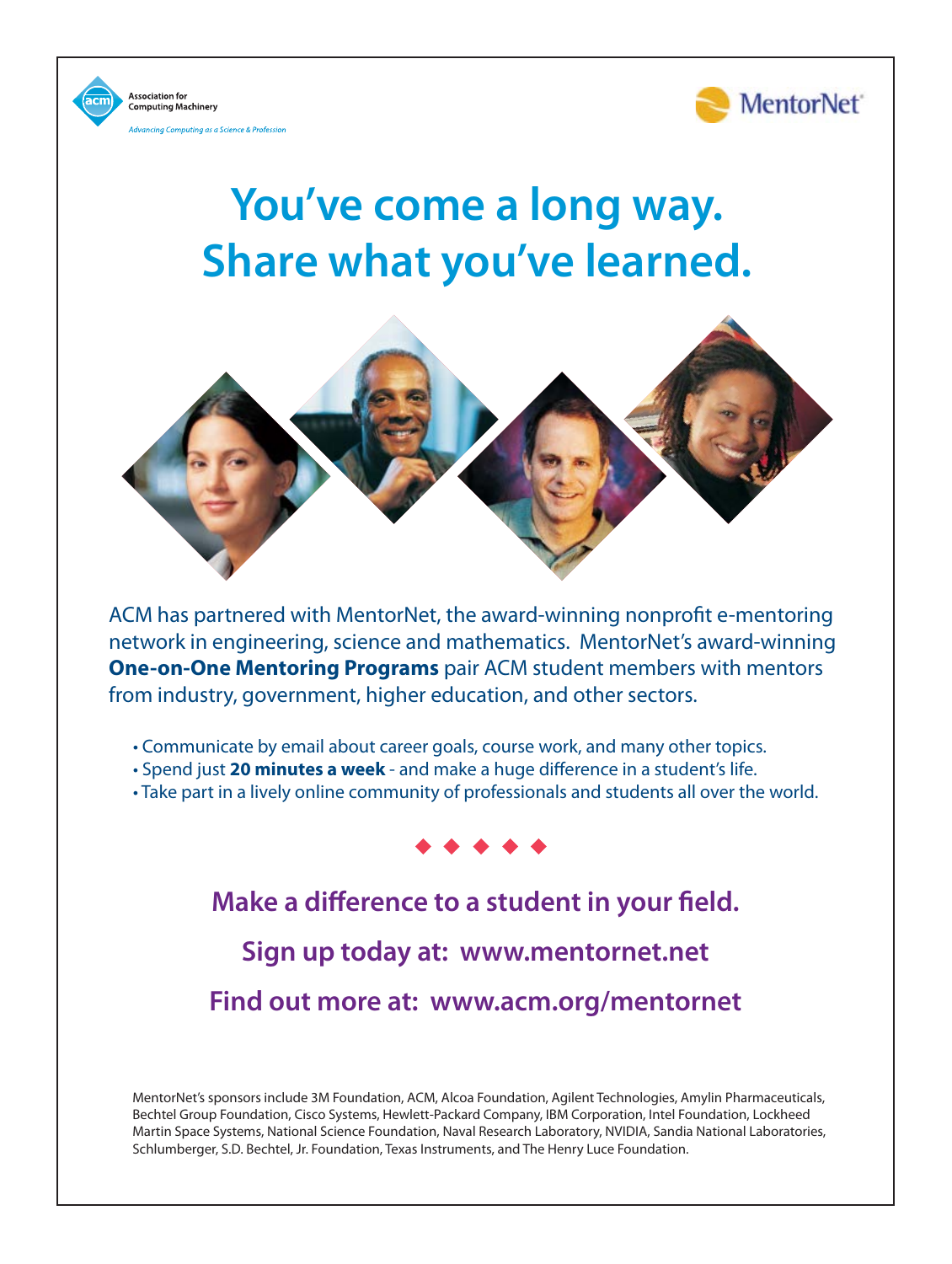# Near-Optimal Hashing Algorithms for Approximate Nearest Neighbor in High Dimensions

**by Alexandr Andoni and Piotr Indyk**

### **Abstract**

 $\begin{bmatrix} 1 \\ 1 \\ 2 \end{bmatrix}$ n this article, we give an overview of efficient algorithms for the approximate and exact nearest neighbor problem. The goal is to preprocess a dataset of objects (e.g., images) so that later, given a new query object, one can quickly return the dataset object that is most similar to the query. The problem is of significant interest in a wide variety of areas.

The goal of this article is twofold. In the first part, we survey a family of nearest neighbor algorithms that are based on the concept of *localitysensitive hashing*. Many of these algorithm have already been successfully applied in a variety of practical scenarios. In the second part of this article, we describe a recently discovered hashing-based algorithm, for the case where the objects are points in the *d*-dimensional Euclidean space. As it turns out, the performance of this algorithm is provably near-optimal in the class of the locality-sensitive hashing algorithms.

#### **1 Introduction**

The *nearest neighbor* problem is defined as follows: given a collection of *n* points, build a data structure which, given any query point, reports the data point that is closest to the query. A particularly interesting and well-studied instance is where the data points live in a *d*-dimensional space under some (e.g., Euclidean) distance function. This problem is of major importance in several areas; some examples are data compression, databases and data mining, information retrieval, image and video databases, machine learning, pattern recognition, statistics and data analysis. Typically, the features of each object of interest (document, image, etc.) are represented as a point in  $\mathbb{R}^d$  and the distance metric is used to measure the similarity of objects. The basic problem then is to perform indexing or similarity searching for query objects. The number of features (i.e., the dimensionality) ranges anywhere from tens to millions. For example, one can represent a  $1000 \times 1000$  image as a vector in a 1,000,000-dimensional space, one dimension per pixel.

There are several efficient algorithms known for the case when the dimension *d* is low (e.g., up to 10 or 20). The first such data structure, called *kd-trees* was introduced in 1975 by Jon Bentley [6], and remains one of the most popular data structures used for searching in multidimensional spaces. Many other multidimensional data structures are known, see [35] for an overview. However, despite decades of intensive effort, the current solutions suffer from either space or query time that is *exponential* in *d*. In fact, for large enough *d*, in theory or in prac-

**Biographies**

*Alexandr Andoni (*andoni@mit.edu*) is a Ph.D. Candidate in computer science at Massachusetts Institute of Technology, Cambridge, MA.*

*Piotr Indyk (*indyk@theory.lcs.mit.edu*) is an associate professor in the Theory of Computation Group, Computer Science and Artificial Intelligence Lab, at Massachusetts Institute of Technology, Cambridge, MA.* tice, they often provide little improvement over a linear time algorithm that compares a query to each point from the database. This phenomenon is often called "the curse of dimensionality."

In recent years, several researchers have proposed methods for overcoming the running time bottleneck by using approximation (e.g., [5, 27, 25, 29, 22, 28, 17, 13, 32, 1], see also [36, 24]). In this formulation, the algorithm is allowed to return a point whose distance from the query is at most *c* times the distance from the query to its nearest points; *c* > 1 is called the *approximation factor*. The appeal of this approach is that, in many cases, an approximate nearest neighbor is almost as good as the exact one. In particular, if the distance measure accurately captures the notion of user quality, then small differences in the distance should not matter. Moreover, an efficient approximation algorithm can be used to solve the exact nearest neighbor problem by enumerating all approximate nearest neighbors and choosing the closest point<sup>1</sup>.

In this article, we focus on one of the most popular algorithms for performing approximate search in high dimensions based on the concept of *locality-sensitive hashing* (LSH) [25]. The key idea is to hash the points using several hash functions to ensure that for each function the probability of collision is much higher for objects that are close to each other than for those that are far apart. Then, one can determine near neighbors by hashing the query point and retrieving elements stored in buckets containing that point.

The LSH algorithm and its variants has been successfully applied to computational problems in a variety of areas, including web clustering [23], computational biology [10.11], computer vision (see selected articles in [23]), computational drug design [18] and computational linguistics [34]. A code implementing a variant of this method is available from the authors [2]. For a more theoretically-oriented overview of this and related algorithms, see [24].

The purpose of this article is twofold. In Section 2, we describe the basic ideas behind the LSH algorithm and its analysis; we also give an overview of the current library of LSH functions for various distance measures in Section 3. Then, in Section 4, we describe a recently developed LSH family for the Euclidean distance, which achievies a near-optimal separation between the collision probabilities of close and far points. An interesting feature of this family is that it effectively enables the reduction of the approximate nearest neighbor problem for worst-case data to the exact nearest neighbor problem over random (or pseudorandom) point configuration in low-dimensional spaces.

<sup>&</sup>lt;sup>1</sup>See section 2.4 for more information about exact algorithms.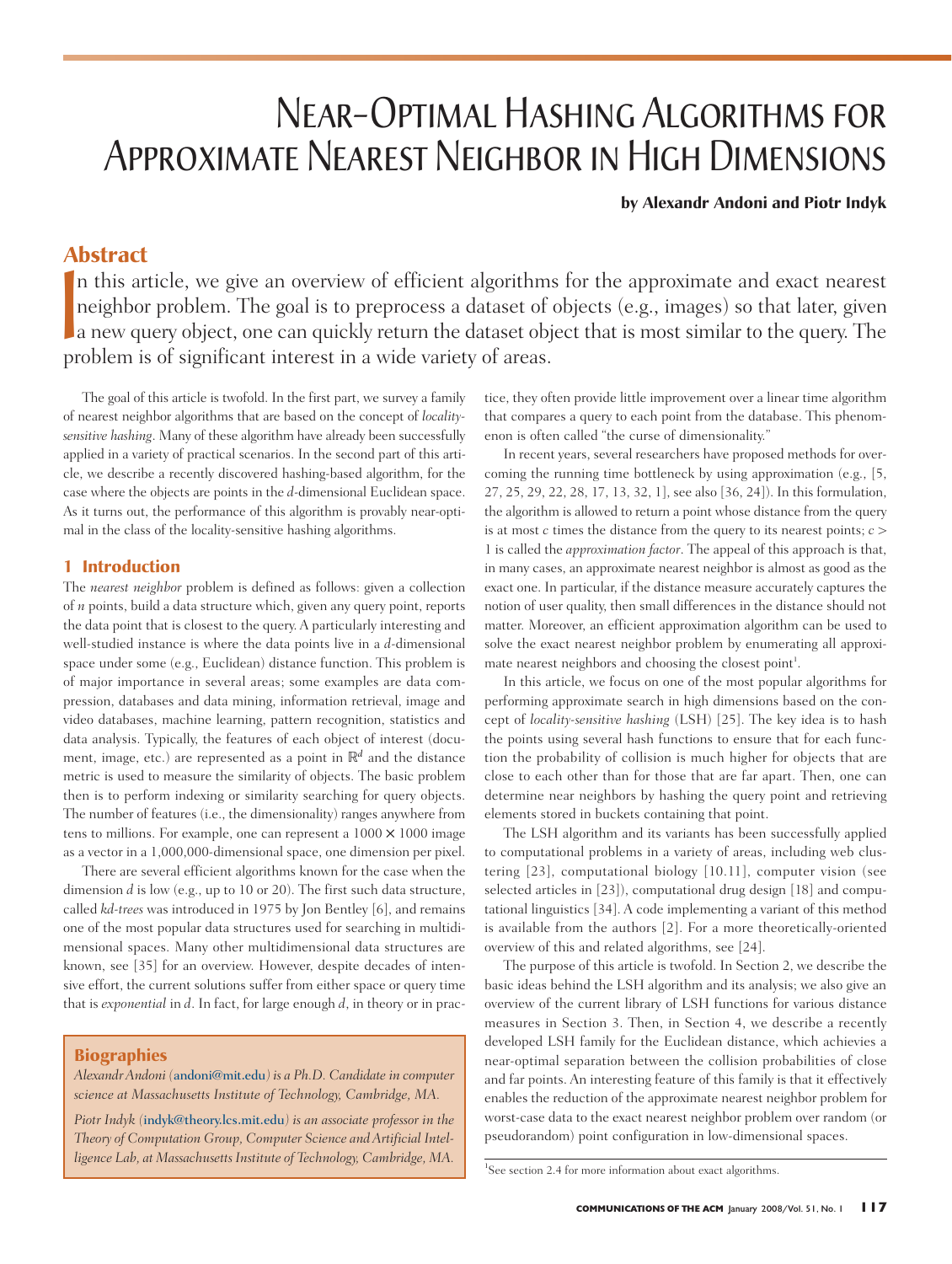Currently, the new family is mostly of theoretical interest. This is because the asymptotic improvement in the running time achieved via a better separation of collision probabilities makes a difference only for a relatively large number of input points. Nevertheless, it is quite likely that one can design better pseudorandom point configurations which do not suffer from this problem. Some evidence for this conjecture is presented in [3], where it is shown that point configurations induced by socalled *Leech lattice* compare favorably with truly random configurations.

#### **Preliminaries**

#### **2.1 Geometric Normed Spaces**

We start by introducing the basic notation used in this article. First, we use *P* to denote the set of data points and assume that *P* has cardinality *n*. The points *p* from *P* belong to a *d*-dimensional space  $\mathbb{R}^d$ . We use  $p_i$  to the denote the *i*th coordinate of  $p$ , for  $i = 1...d$ .

For any two points  $p$  and  $q$ , the distance between them is defined as

$$
||p - q||_s = \left(\sum_{i=1}^d |p_i - q_i|^s\right)^{1/s}
$$

for a parameter  $s > 0$ ; this distance function is often called the  $\ell$ <sub>s</sub> *norm*. The typical cases include  $s = 2$  (the Euclidean distance) or  $s = 1$  (the Manhattan distance)<sup>2</sup>. To simplify notation, we often skip the subscript 2 when we refer to the Euclidean norm, that is,  $||p - q|| = ||p - q||_2$ .

Occasionally, we also use the Hamming distance, which is defined as the number of positions on which the points *p* and *q* differ.

#### **2.2 Problem Definition**

The nearest neighbor problem is an example of an *optimization* problem: the goal is to find a point which minimizes a certain objective function (in this case, the distance to the query point). In contrast, the algorithms that are presented in this article solve the decision version of the problem. To simplify the notation, we say that a point *p* is an *R-near neighbor* of a point *q* if the distance between  $p$  and  $q$  is at most  $R$  (see Figure 1). In this language, our algorithm either returns one of the *R*-near neighbors or concludes that no such point exists for some parameter *R*.



#### *Fig. 1. An illustration of an* R*-near neighbor query. The nearest neighbor of the query point q is the point*  $p_1$ *<i>. However, both*  $p_1$ *and*  $p_2$  *are R-near neighbors of q.*

Naturally, the nearest and near neighbor problems are related. It is easy to see that the nearest neighbor problem also solves the *R*-near neighbor problem–one can simply check if the returned point is an *R*-near neighbor of the query point. The reduction in the other direction is somewhat more complicated and involves creating several instances of the near neighbor problem for different values of *R*. During the query time, the data structures are queried in the increasing order of *R*. The process is stopped when a data structure reports an answer. See [22] for a reduction of this type with theoretical guarantees.

In the rest of this article, we focus on the approximate near neighbor problem. The formal definition of the approximate version of the near neighbor problem is as follows.

*Definition 2.1 (Randomized* c*-approximate* R*-near neighbor, or*  $(c, R) - NN$ *)*. Given a set *P* of points in a *d*-dimensional space  $\mathbb{R}^d$ , and parameters  $R > 0$ ,  $\delta > 0$ , construct a data structure such that, given any query point *q*, if there exists an *R*-near neighbor of *q* in *P*, it reports some *cR*-near neighbor of *q* in *P* with probability  $1 - \delta$ .

For simplicity, we often skip the word randomized in the discussion. In these situations, we will assume that  $\delta$  is an absolute constant bounded away from 1 (e.g., 1/2). Note that the probability of success can be amplified by building and querying several instances of the data structure. For example, constructing two independent data structures, each with  $\delta = 1/2$ , yields a data structure with a probability of failure  $\delta = 1/2 \cdot 1/2 = 1/4$ .

In addition, observe that we can typically assume that  $R = 1$ . Otherwise we can simply divide all coordinates by *R*. Therefore, we will often skip the parameter *R* as well and refer to the *c*-approximate near neighbor problem or *c*-NN.

We also define a related *reporting* problem.

*Definition 2.2 (Randomized* R*-near neighbor reporting)*. Given a set *P* of points in a *d*-dimensional space  $\mathbb{R}^d$ , and parameters  $R > 0$ ,  $\delta > 0$ , construct a data structure that, given any *query* point *q*, reports each *R*-near neighbor of *q* in *P* with probability  $1 - \delta$ .

Note that the latter definition does not involve an approximation factor. Also, unlike the case of the approximate near neighbor, here the data structure can return many (or even all) points if a large fraction of the data points are located close to the query point. As a result, one cannot give an a priori bound on the running time of the algorithm. However, as we point out later, the two problems are intimately related. In particular, the algorithms in this article can be easily modified to solve both *c*-NN and the reporting problems.

#### **2.3 Locality-Sensitive Hashing**

The LSH algorithm relies on the existence of *locality-sensitive hash functions*. Let  $\mathcal{H}$  be a family of hash functions mapping  $\mathbb{R}^d$  to some universe *U*. For any two points *p* and *q*, consider a process in which we choose a function  $h$  from  $H$  uniformly at random, and analyze the probability that  $h(p) = h(q)$ . The family  $H$  is called *locality sensitive* (with proper parameters) if it satisfies the following condition.

*Definition 2.3 (Locality-sensitive hashing)*. A family  $\mathcal{H}$  is called (*R*, *cR*, *P*<sub>1</sub>, *P*<sub>2</sub>)-sensitive if for any two points  $p, q \in \mathbb{R}^d$ .

- if  $||p q|| \le R$  then  $Pr_{\mathcal{H}}[h(q) = h(p)] \ge P_1$ ,
- if  $||p q|| \ge cR$  then  $Pr_{\mathcal{H}}[h(q) = h(p)] \le P_2$ .

In order for a locality-sensitive hash (LSH) family to be useful, it has to satisfy  $P_1 > P_2$ .

<sup>&</sup>lt;sup>2</sup>The name is motivated by the fact that  $||p - q||_1 = \sum_{i=1}^d |p_i - q_i|$  is the length of the shortest path between *p* and *q* if one is allowed to move along only one coordinate at a time.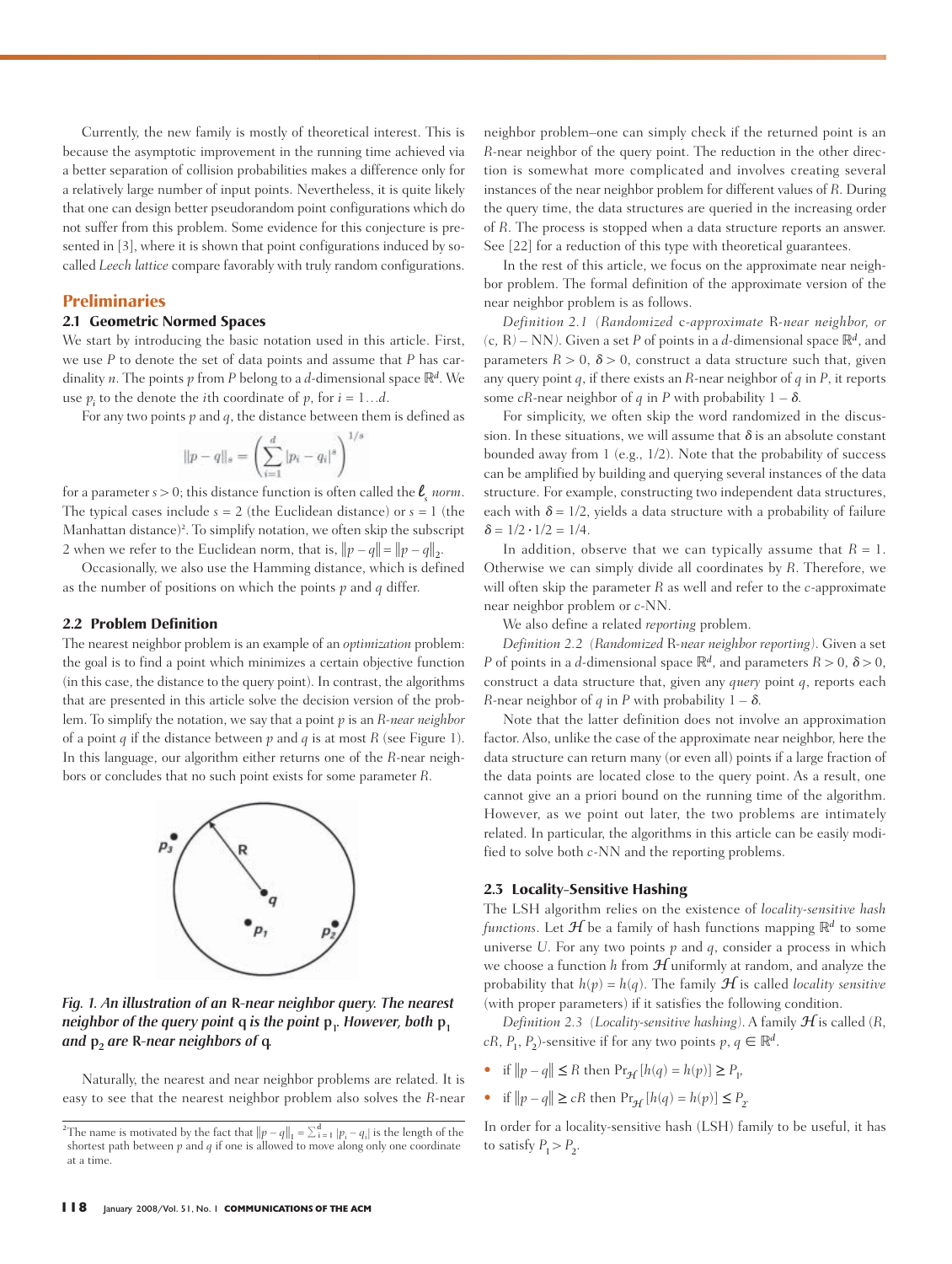To illustrate the concept, consider the following example. Assume that the data points are *binary*, that is, each coordinate is either 0 or 1. In addition, assume that the distance between points *p* and *q* is computed according to the Hamming distance. In this case, we can use a particularly simple family of functions  $\mathcal H$  which contains all projections of the input point on one of the coordinates, that is,  $H$  contains all functions  $h_i$  from  $\{0, 1\}^d$  to  $\{0, 1\}$  such that  $h_i(p) = p_i$ . Choosing one hash function *h* uniformly at random from  $\mathcal{H}$  means that  $h(p)$ returns a random coordinate of *p* (note, however, that different applications of *h* return the same coordinate of the argument).

To see that the family  $\mathcal{H}$  is locality-sensitive with nontrivial parameters, observe that the probability  $Pr_{\mathcal{H}}[h(q) = h(p)]$  is equal to the fraction of coordinates on which  $p$  and  $q$  agree. Therefore,  $P_1 = 1 - R/d$ , while  $P_2 = 1 - cR/d$ . As long as the approximation factor *c* is greater than 1, we have  $P_1 > P_2$ .

#### **2.4 The Algorithm**

An LSH family  $H$  can be used to design an efficient algorithm for approximate near neighbor search. However, one typically cannot use  $\mathcal{H}$  as is since the gap between the probabilities  $P_1$  and  $P_2$  could be quite small. Instead, an amplification process is needed in order to achieve the desired probabilities of collision. We describe this step next, and present the complete algorithm in the Figure 2.

Given a family  $\mathcal{H}$  of hash functions with parameters  $(R, cR, P_1, P_2)$ as in Definition 2.3, we amplify the gap between the high probability  $P_1$  and low probability  $P_2$  by concatenating several functions. In particular, for parameters *k* and *L* (specified later), we choose *L* functions  $g_j(q) = (h_{1,j}(q),...,h_{k,j}(q)),$  where  $h_{t,j}$   $(1 \le t \le k, 1 \le j \le L)$  are chosen independently and uniformly at random from  $H$ . These are the actual functions that we use to hash the data points.

The data structure is constructed by placing each point *p* from the input set into a bucket  $g_j(p)$ , for  $j = 1,...,L$ . Since the total number of buckets may be large, we retain only the nonempty buckets by resorting to (standard) hashing<sup>3</sup> of the values  $g_j(p)$ . In this way, the data structure uses only  $O(nL)$  memory cells; note that it suffices that the buckets store the pointers to data points, not the points themselves.

To process a query *q*, we scan through the buckets  $g_1(q),..., g_t(q)$ , and retrieve the points stored in them. After retrieving the points, we com-

3 See [16] for more details on hashing.

#### Preprocessing:

1. Choose L functions  $g_j$ , j = 1,…L, by setting  $g_j = (h_{1,j}, h_{2,j},...,h_{k,j})$ , where  $h_{1,j},...,h_{k,j}$  are chosen at random from the LSH family  $H$ .

2. Construct *L* hash tables, where, for each  $j = 1,...L$ , the  $j$ <sup>th</sup> hash table contains the dataset points hashed using the function  $g_j$ . .

#### Query algorithm for a query point *q*:

1. For each  $j = 1, 2,...L$ 

- i) Retrieve the points from the bucket  $g_j(q)$  in the  $j$ <sup>th</sup> hash table.
- ii) For each of the retrieved point, compute the distance from  $q$  to it, and report the point if it is a correct answer  $(cR$ -near neighbor for Strategy 1, and *R*-near neighbor for Strategy 2).
- iii) (*optional*) Stop as soon as the number of reported points is more than *L*!.

#### *Fig. 2. Preprocessing and query algorithms of the basic LSH algorithm.*

pute their distances to the query point, and report any point that is a valid answer to the query. Two concrete scanning strategies are possible.

- 1. Interrupt the search after finding the first *L'* points (including duplicates) for some parameter *L*!.
- 2. Continue the search until all points from all buckets are retrieved; no additional parameter is required.

The two strategies lead to different behaviors of the algorithms. In particular, Strategy 1 solves the (*c*, *R*)-near neighbor problem, while Strategy 2 solves the *R*-near neighbor reporting problem.

**Strategy 1**. It is shown in [25, 19] that the first strategy, with *L*! = 3*L*, yields a solution to the *randomized c-approximate R-near neighbor problem*, with parameters  $R$  and  $\delta$  for some constant failure probability  $\delta$  < 1. To obtain this guarantee, it suffices to set *L* to  $\Theta(n^{\rho})$ , where  $\rho = \frac{\ln 1/P_1}{\ln 1/P_1}$  [19]. Note that this implies that the algorithm runs in time proportional to  $n^{\rho}$  which is sublinear in *n* if  $P_1 > P_2$ . For example, if we use the hash functions for the binary vectors mentioned earlier, we obtain  $\rho = 1/c$  [25, 19]. The exponents for other LSH families are given in Section 3. ln 1/*P*<sup>2</sup>

**Strategy 2**. The second strategy enables us to solve the *randomized R-near neighbor reporting problem*. The value of the failure probability  $\delta$  depends on the choice of the parameters *k* and *L*. Conversely, for each  $\delta$ , one can provide parameters  $k$  and  $L$  so that the error probability is smaller than  $\delta$ . The query time is also dependent on  $k$  and  $L$ . It could be as high as  $\Theta(n)$  in the worst case, but, for many natural datasets, a proper choice of parameters results in a sublinear query time.

The details of the analysis are as follows. Let *p* be any *R*-neighbor of *q*, and consider any parameter *k*. For any function *g<sup>i</sup>* , the probability that  $g_i(p) = g_i(q)$  is at least  $P_1^k$ . Therefore, the probability that  $g_i(p) = g_i(q)$  for *some*  $i = 1...L$  is at least  $1 - (1 - P_1^k)^L$ . If we set  $L =$  $\log_{1-P_1^k} \delta$  so that  $(1-P_1^k)^L \leq \delta$ , then any *R*-neighbor of *q* is returned by the algorithm with probability at least  $1 - \delta$ .

How should the parameter *k* be chosen? Intuitively, larger values of *k* lead to a larger gap between the probabilities of collision for close points and far points; the probabilities are  $P_1^k$  and  $P_2^k$ , respectively (see Figure 3 for an illustration). The benefit of this amplification is that the hash functions are more selective. At the same time, if *k* is large then  $P_1^k$  is small, which means that *L* must be sufficiently large to ensure that an *R*-near neighbor collides with the query point at least once.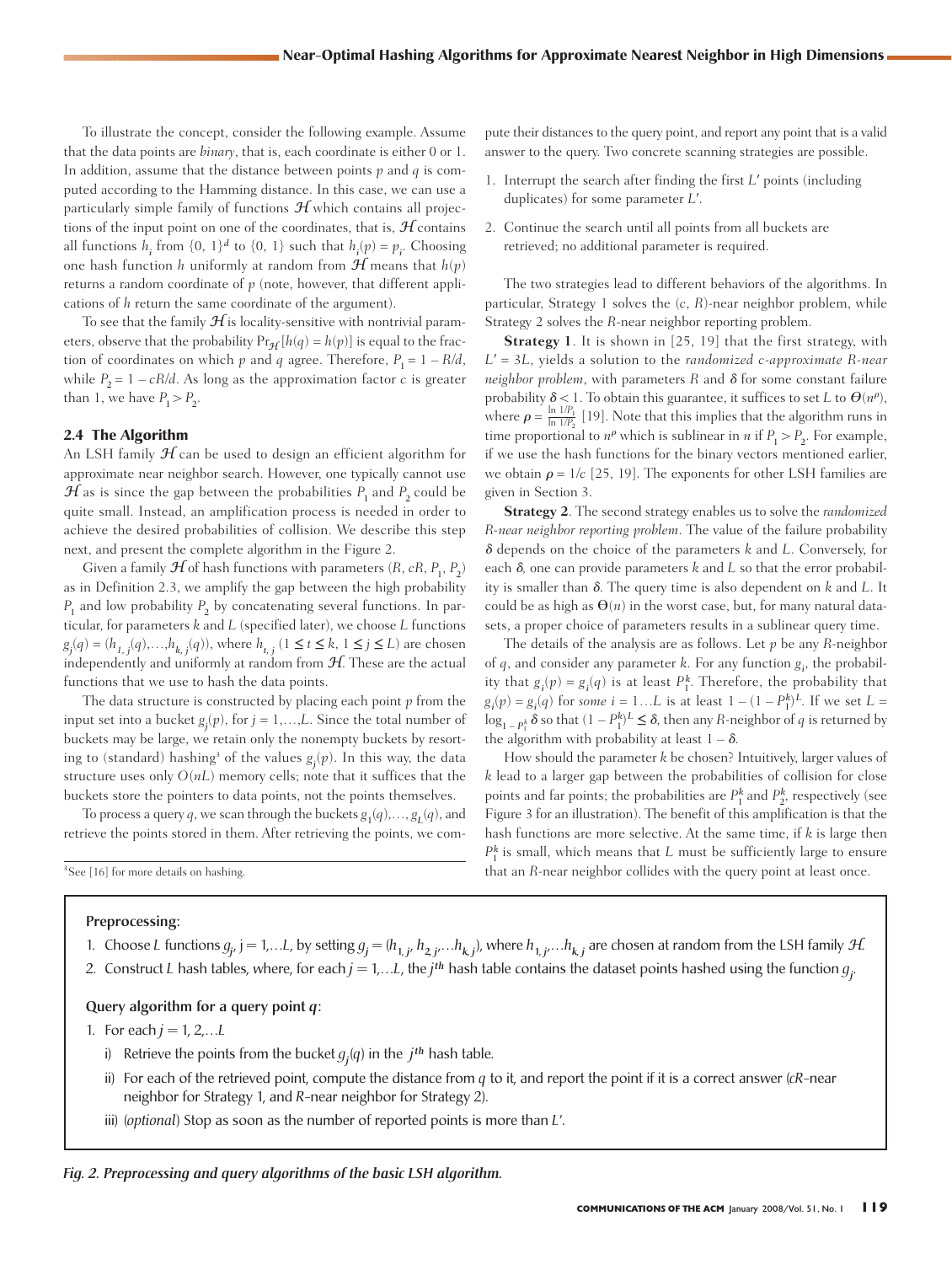

(a) The probability that  $g_j(p) = g_j(q)$  for a fixed *j*. Graphs are shown for several values of *k*. In particular, the blue function  $(k = 1)$  is the probability of collision of points p and q under a single random hash function *h* from the LSH family.



(b) The probability that  $g_j(p) = g_j(q)$  for some  $j = 1...L$ . The probabilities are shown for two values of *k* and several values of *L*. Note that the slopes are sharper when *k* is higher.

*Fig. 3. The graphs of the probability of collision of points* p *and* q *as a function of the distance between* p *and* q *for different values of* **k** and **L**. The points **p** and **q** are **d** = 100 dimensional binary vectors under the Hamming distance. The LSH family  $\mathcal{H}$  is the one *described in Section 2.3.*

A practical approach to choosing *k* was introduced in the E<sup>2</sup>LSH package [2]. There the data structure optimized the parameter *k* as a function of the dataset and a set of sample queries. Specifically, given the dataset, a query point, and a fixed *k*, one can estimate precisely the expected number of collisions and thus the time for distance computations as well as the time to hash the query into all *L* hash tables. The sum of the estimates of these two terms is the estimate of the total query time for this particular query. E<sup>2</sup>LSH chooses *k* that minimizes this sum over a small set of sample queries.

#### **3 LSH Library**

To date, several LSH families have been discovered. We briefly survey them in this section. For each family, we present the procedure of chosing a random function from the respective LSH family as well as its locality-sensitive properties.

*Hamming distance*. For binary vectors from  $\{0, 1\}^d$ , Indyk and Motwani [25] propose LSH function  $h_i(p) = p_i$ , where  $i \in \{1,...d\}$  is a randomly chosen index (the sample LSH family from Section 2.3). They prove that the exponent  $\rho$  is  $1/c$  in this case.

It can be seen that this family applies directly to *M*-ary vectors (i.e., with coordinates in  $\{1...M\}$  under the Hamming distance. Moreover, a simple reduction enables the extension of this family of functions to *M*-ary vectors under the  $\ell_1$  distance [30]. Consider any point  $p$  from  ${1...M}^d$ . The reduction proceeds by computing a binary string *Unary*( $p$ ) obtained by replacing each coordinate  $p_i$ , by a sequence of  $p_i$ ones followed by  $M - p_i$  zeros. It is easy to see that for any two  $M$ -ary vectors *p* and *q*, the Hamming distance between *Unary*(*p*) and *Unary*( $p$ ) equals the  $\ell_1$  distance between  $p$  and  $q$ . Unfortunately, this reduction is efficient only if *M* is relatively small.

 $\ell_1$  *distance*. A more direct LSH family for  $\mathbb{R}^d$  under the  $\ell_1$  distance is described in [4]. Fix a real  $w \gg R$ , and impose a randomly shifted grid with cells of width *w*; each cell defines a bucket. More specif-

120 January 2008/Vol. 51, No. 1 COMMUNICATIONS OF THE ACM

ically, pick random reals  $s_1, s_2, \ldots s_d \in [0, w)$  and define  $h_{s_1, \ldots s_d} =$  $(1(x_1 - s_1)/w, \ldots, 1(x_d - s_d)/w)$ . The resulting exponent is equal to  $\rho = 1/c + O(R/w)$ .

l*<sup>s</sup> distance*. For the Euclidean space, [17] propose the following LSH family. Pick a random projection of  $\mathbb{R}^d$  onto a 1-dimensional line and chop the line into segments of length *w*, shifted by a random value  $b \in [0, w)$ . Formally,  $h_{r, b} = (1(r \cdot x + b)/w)$ , where the projection vector  $r \in \mathbb{R}^d$  is constructed by picking each coordinate of *r* from the Gaussian distribution. The exponent  $\rho$  drops strictly below  $1/c$  for some (carefully chosen) finite value of *w*. This is the family used in the [2] package.

A generalization of this approach to  $\ell_s$  norms for any  $s \in [0, 2)$  is possible as well; this is done by picking the vector *r* from so-called *s-stable distribution*. Details can be found in [17].

*Jaccard*. To measure the similarity between two sets  $A, B \subseteq U$  (containing, e.g., words from two documents), the authors of [9, 8] utilize the *Jaccard coefficient*. The Jaccard coefficient is defined as  $s(A, B) = \frac{|A \cap B|}{|A + |B|}$ . Unlike the Hamming distance, Jaccard coefficient is a similarity measure: higher values of Jaccard coefficient indicate higher similarity of the sets. One can obtain the corresponding distance measure by taking  $d(A, B) = 1 - s(A, B)$ . For this measure, [9, 8] propose the following LSH family, called *min-hash*. Pick a random permutation on the ground universe *U*. Then, define  $h_{\pi}(A) = \min\{\pi(a) \mid a \in A\}$ . It is not hard to prove that the probability of collision  $Pr_{\pi}[h_{\pi}(A) = h_{\pi}(B)] = s(A, B)$ . See [7] for further theoretical developments related to such hash functions. *A*  $\cup$  *B* 

*Arccos*. For vectors  $p, q \in \mathbb{R}^d$ , consider the distance measure that is the angle between the two vectors,  $\Theta(p, q) = \arccos\left(\frac{p \cdot q}{\|p\| \|q\|}\right)$ . For this distance measure, Charikar et al. (inspired by [20]) defines the following LSH family [14]. Pick a random unit-length vector  $u \in \mathbb{R}^d$  and define  $h_u(p) = \text{sign}(u \cdot p)$ . The hash function can also be viewed as partitioning the space into two half-spaces by a randomly chosen hyperplane. Here, the probability of collision is  $Pr_u[h_u(p) = h_u(q)] = 1 - \Theta(p, q)/\pi$ .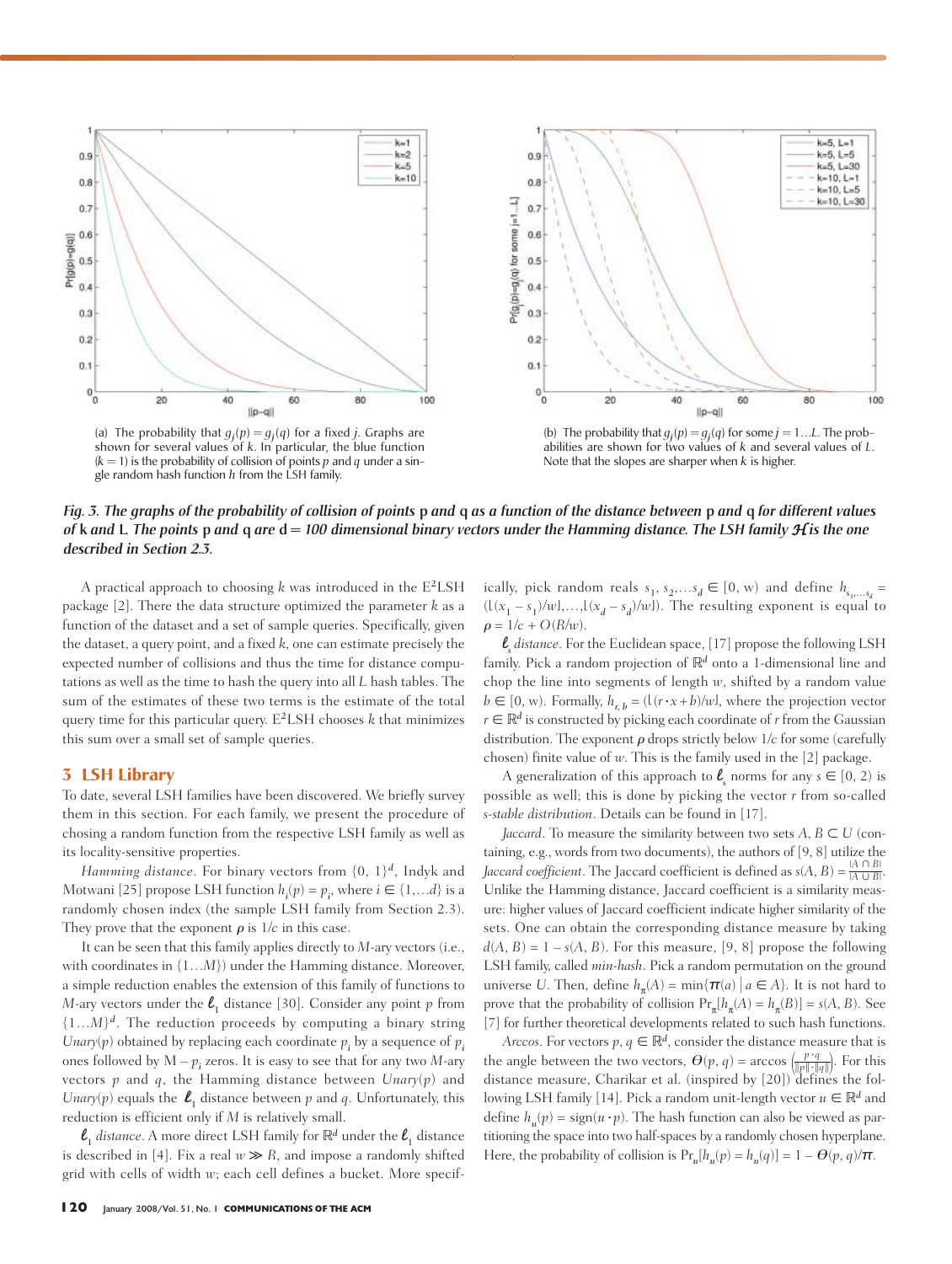l<sup>2</sup> *distance on a sphere*. Terasawa and Tanaka [37] propose an LSH algorithm specifically designed for points that are on a unit hypersphere in the Euclidean space. The idea is to consider a regular polytope, orthoplex for example, inscribed into the hypersphere and rotated at random. The hash function then maps a point on the hypersphere into the closest polytope vertex lying on the hypersphere. Thus, the buckets of the hash function are the Voronoi cells of the polytope vertices lying on the hypersphere. [37] obtain exponent  $\rho$  that is an improvement over [17] and the Leech lattice approach of [3].

#### **4 Near-Optimal LSH Functions for Euclidean Distance**

In this section we present a new LSH family, yielding an algorithm with query time exponent  $\rho(c) = 1/c^2 + O(\log \log n / \log^{1/3} n)$ . For large enough *n*, the value of  $\rho(c)$  tends to  $1/c^2$ . This significantly improves upon the earlier running time of  $[17]$ . In particular, for  $c = 2$ , our exponent tends to 0.25, while the exponent in [17] was around 0.45. Moreover, a recent paper  $[31]$  shows that hashing-based algorithms (as described in Section 2.3) cannot achieve  $\rho < 0.462/c^2$ . Thus, the running time exponent of our algorithm is essentially optimal, up to a constant factor.

We obtain our result by carefully designing a family of locality-sensitive hash functions in  $\ell_2$ . The starting point of our construction is the line partitioning method of [17]. There, a point  $p$  was mapped into  $\mathbb{R}^1$ using a random projection. Then, the line  $\mathbb{R}^1$  was partitioned into intervals of length *w*, where *w* is a parameter. The hash function for *p* returned the index of the interval containing the projection of *p*.

An analysis in [17] showed that the query time exponent has an interesting dependence on the parameter *w*. If *w* tends to infinity, the exponent tends to 1/*c*, which yields no improvement over [25, 19]. How ever, for small values of *w*, the exponent lies slightly below 1/*c*. In fact, the unique minimum exists for each *c*.

In this article, we utilize a "multi-dimensional version" of the aforementioned approach. Specifically, we first perform random projection into  $\mathbb{R}^t$ , where *t* is super-constant, but relatively small (i.e.,  $t = o(\log n)$ ). Then we partition the space  $\mathbb{R}^t$  into cells. The hash function function returns the index of the cell which contains projected point *p*.

The partitioning of the space  $\mathbb{R}^t$  is somewhat more involved than its one-dimensional counterpart. First, observe that the natural idea of partitioning using a grid does not work. This is because this process roughly corresponds to hashing using concatenation of several onedimensional functions (as in [17]). Since the LSH algorithms perform such concatenation anyway, grid partitioning does not result in any improvement. Instead, we use the method of "ball partitioning", introduced in [15], in the context of embeddings into tree metrics. The partitioning is obtained as follows. We create a sequence of balls  $B_1, B_2, \ldots$ , each of radius *w*, with centers chosen independently at random. Each ball  $B_i$  then defines a cell, containing points  $B_i \cup_{j < i} B_j$ .

In order to apply this method in our context, we need to take care of a few issues. First, locating a cell containing a given point could require enumeration of all balls, which would take an unbounded amount of time. Instead, we show that one can simulate this procedure by replacing each ball by a grid of balls. It is not difficult then to observe that a finite (albeit exponential in *t*) number *U* of such grids suffices to cover all points in  $\mathbb{R}^t$ . An example of such partitioning (for  $t = 2$  and  $U = 5$ ) is given in Figure 4.



*Fig. 4. An illustration of the the ball partitioning of*  the 2-dimensional space.

The second and the main issue is the choice of *w*. Again, it turns out that for large *w*, the method yields only the exponent of 1/*c*. Specifically, it was shown in [15] that for any two points  $p, q \in \mathbb{R}^t$ , the probability that the partitioning separates  $p$  and  $q$  is at most  $O(\sqrt{t} \cdot ||p - q||/w)$ . This formula can be showed to be tight for the range of *w* where it makes sense as a lower bound, that is, for  $w =$  $\Omega(\sqrt{t} \cdot ||p - q||)$ . However, as long as the separation probability depends linearly on the distance between  $p$  and  $q$ , the exponent  $\rho$  is still equal to 1/c. Fortunately, a more careful analysis<sup>4</sup> shows that, as in the onedimensional case, the minimum is achieved for finite *w*. For that value of *w*, the exponent tends to  $1/c^2$  as *t* tends to infinity.

#### **5 Related Work**

In this section, we give a brief overview of prior work in the spirit of the algorithms considered in this article. We give only high-level simplified descriptions of the algorithms to avoid area-specific terminology. Some of the papers considered a closely related problem of finding all close pairs of points in a dataset. For simplicity, we translate them into the near neighbor framework since they can be solved by performing essentialy *n* separate near neighbor queries.

*Hamming distance.* Several papers investigated multi-index hashingbased algorithms for retrieving similar pairs of vectors with respect to the Hamming distance. Typically, the hash functions were projecting the vectors on some subset of the coordinates {1…*d*} as in the example from an earlier section. In some papers [33, 21], the authors considered the probabilistic model where the data points are chosen uniformly at random, and the query point is a random point close to one of the points in the dataset. A different approach [26] is to assume that the dataset is arbitrary, but almost all points are far from the query point. Finally, the paper [12] proposed an algorithm which did not make any assumption on the input. The analysis of the algorithm was akin to the analysis sketched at the end of section 2.4: the parameters *k* and *L* were chosen to achieve desired level of sensitivity and accuracy.

*Set intersection measure*. To measure the similarity between two sets *A* and B, the authors of [9, 8] considered the Jaccard coefficient *s*(*A*, *B*), proposing a family of hash functions  $h(A)$  such that  $Pr[h(A) = h(B)] =$  $s(A, B)$  (presented in detail in Section 3). Their main motivation was to

<sup>4</sup> Refer to [3] for more details.